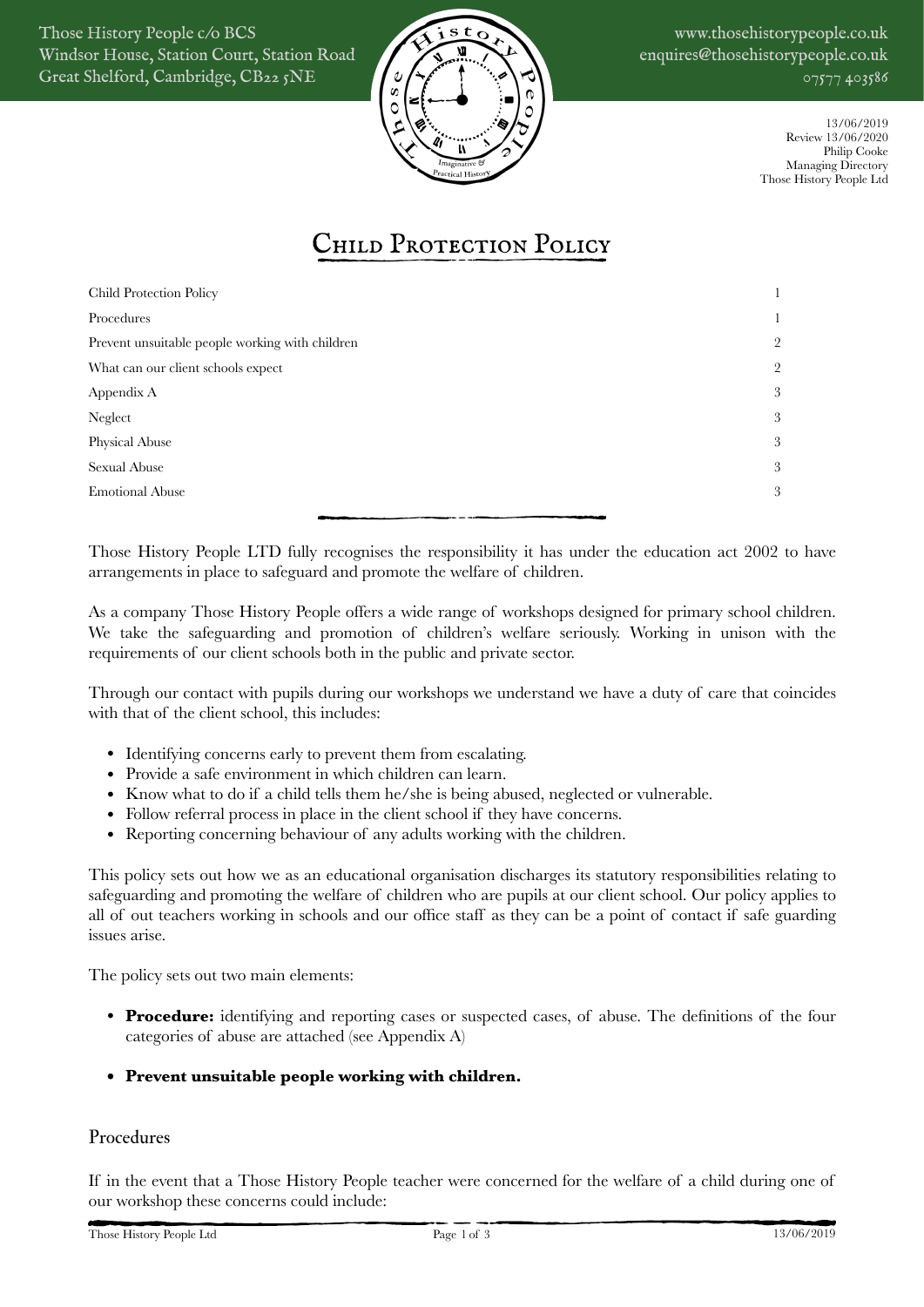- Child disclosure of abuse of any kind including physical, emotional and neglect.
- Witnessing an incident that causes them concern.
- Observes evidence of physical harm outside of the 'normal' perimeters.

We will follow the procedures set out in our client schools Safeguarding protocols initially reporting the event to the class teacher and then the school safeguarding officer. Completing any paper work as required.

The incident will also be reported to our safeguarding officer **Philip Cooke** and a record made for future reference. In accordance with data protection these records will be kept in a secure place for a period of 5 years after which they will be destroyed.

## <span id="page-1-0"></span>Prevent unsuitable people working with children

We at Those History People understand that any adult working with children in any capacity has a duty to keep children safe and protect them from harm - partly exercised through respectful, caring, professional relationships.

All our teachers accept that their role as a Teacher Presenter involves responsibility and trust and they are responsible for their own actions and behaviour avoiding conduct which would lead to questions about motivation and intention.

All teachers have a duty of care for themselves and anyone who may be effected by their actions.

As an employer Those History People has a duty of care for our teachers and staff, requiring provision of a safe working environment and guidance re safer working practice.

As employers we also undertake safer recruitment and all our teachers have full DBS clearance as well as full background checks including identity checks, barred list checks, and professional qualifications checks.

#### <span id="page-1-1"></span>What can our client schools expect

While our teachers are in our client school, they can expect them to follow the common sense best practice protocols set out below:

- On arriving at a school our teachers will sign in and hand over a copy of their DBS and identification documents.
- Our teachers will act in a professional manner at all times.
- Unless absolutely unavoidable mobile phones will not be taken into school buildings.
- Where possible our teacher will try to ensure that they are never alone with children.
- If our teacher was concerned about an adults interaction with a child on a day, this would also be reported to the class teacher and school's safeguarding officer immediately.
- If a child does or says something to one of our teachers that makes them uncomfortable then they will report it to the class teacher immediately.
- If a child where to make a disclosure, our teachers would report this immediately to the class teacher and safeguarding officer and follow the schools procedures in this regard.